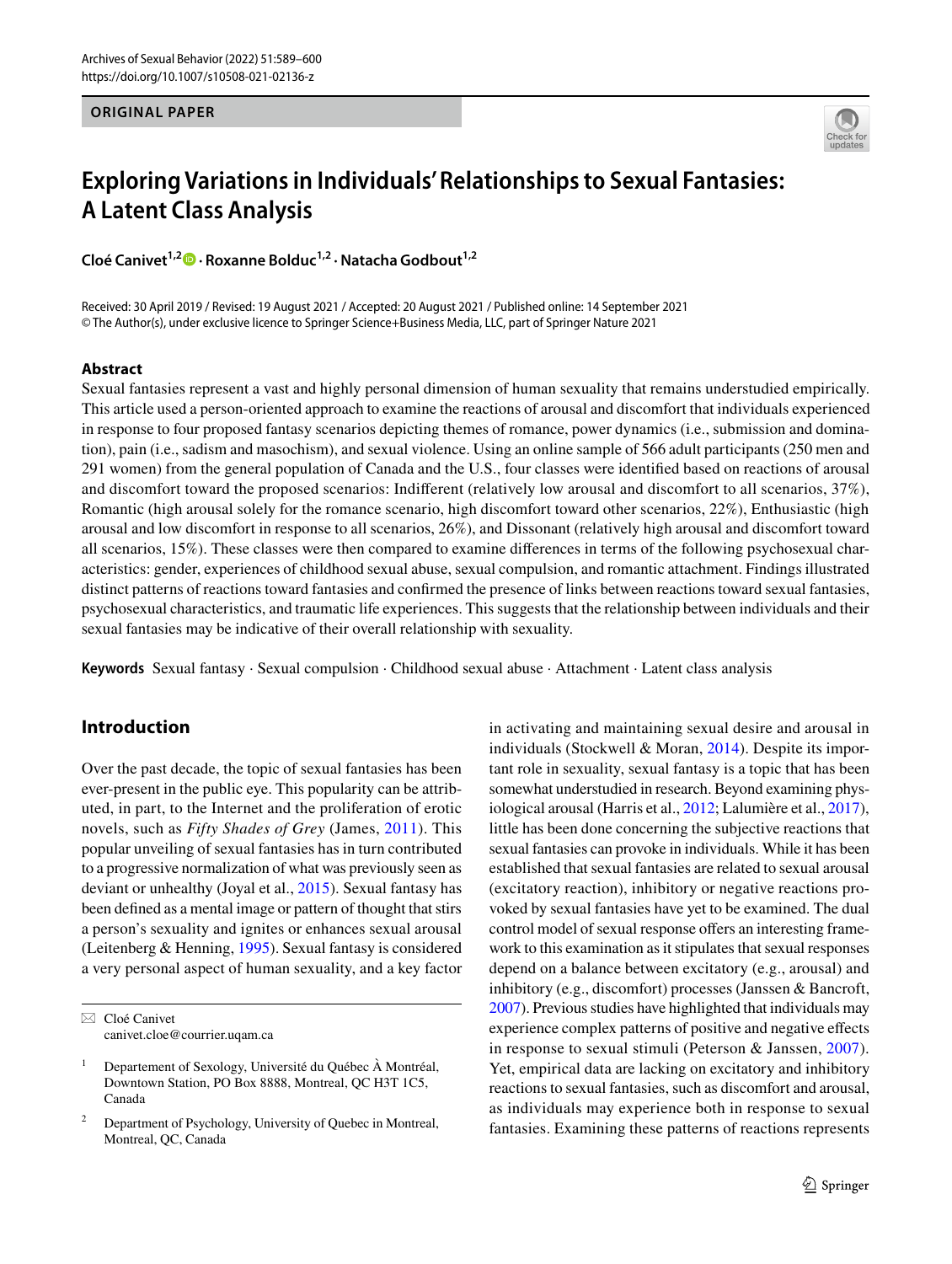an important step toward a comprehension of individual relationships to sexual fantasies.

The majority of studies on this topic have focused on the content of sexual fantasies (Joyal et al., [2015;](#page-11-1) Lehmiller, [2018\)](#page-11-8). From these studies, a consensus emerged that most fantasies previously labeled as "deviant," either for their assumed statistical rarity or because they presented themes seen as problematic (e.g., sadism, violence; see Leitenberg & Henning, [1995](#page-11-2) for a review), were actually frequent in the general population. Only two fantasies were found to be statistically rare (2.3% or less of participants): pedophilia and bestiality (Joyal et al., [2015](#page-11-1)). Furthermore, both studies established similar common categories of fantasies, including romantic fantasies, power dynamic fantasies, pain-related fantasies, and sexual violence fantasies.

First, romantic fantasies that are centered on a romantic partner and include feelings or contexts of tenderness, love, and intimacy were highly reported (99% in Lehmiller, [2018](#page-11-8); 88% men, and 92% women in Joyal et al., [2015\)](#page-11-1). Second and third, power dynamics fantasies and fantasies related to physical pain were often grouped together (reported by 93% of men and 96% of women, Lehmiller, [2018](#page-11-8)). Even though these categories can overlap in some individuals, they are distinct as the arousal in power dynamic fantasies is derived from the idea of losing (i.e., submission) or having (i.e., domination) psychological and/or physical control (40–65% of individuals, Joyal et al., [2015](#page-11-1)), while in pain-related fantasies the focus is the pleasure derived from the sensations associated with inficting (i.e., sadism) or receiving physical pain (i.e., masochism; 23–48% of individuals, Joyal et al., [2015](#page-11-1)). Finally, even though they are not as prevalently reported, it is important to mention the presence of sexual violence fantasies, also known as "rape fantasies" (72% of women and 87% of men; Lehmiller, [2018](#page-11-8)). More individuals report fantasies where they identify as the victim (30–31%) than as the perpetrator  $(11–22\%;$  Joyal et al.,  $2015$ ). The key themes of sexual violence fantasies center around the lack of consent when participating in sexual acts, which is why these types of fantasies difer from power dynamic fantasies where the focus centers around consensual sexual acts between partners (Kahr, [2008](#page-11-9)).

While previous studies offer a comprehensive portrait of fantasy themes in the general population, their measures (i.e., self-reported fantasies in Lehmiller, [2018,](#page-11-8) and frequency questionnaire of diferent fantasies in Joyal et al., [2015\)](#page-11-1) did not account for the reactions participants experienced in response to sexual fantasies. Indeed, only a few studies examined participants' reactions toward sexual fantasies using short audio scenarios, focusing mainly on comparing arousal responses toward violent and nonviolent scenarios in male sexual offenders versus non-offenders (Harris et al., [2012](#page-11-4); Lalumière et al., [2017](#page-11-5)). According to phallometric measures of arousal (i.e., erectile response), ofenders displayed more arousal toward violent scenarios compared to non-ofenders who displayed more arousal toward nonviolent scenarios. These results highlight the importance of considering reaction toward sexual fantasies. Using scenarios may be an efective way to capture arousal responses; however, more studies are needed to document specifc profles of individuals based on their patterns of arousal and discomfort reactions across diferent fantasy scenarios. Indeed, a person-centered approach to analysis (e.g., latent class analysis [LCA]) may offer a more in-depth examination of the groups described in Nylund et al.'s ([2007a](#page-11-10), [2007b](#page-11-11)) results.

Aside from studies centered on sexual fantasies, some investigated the links between experiences of childhood sexual abuse (CSA) and sexual fantasies, fnding distinct profles when comparing survivors and non-victims (Briere et al., [1994](#page-11-12); Gold, [1991](#page-11-13)). According to Briere et al., women who had experienced CSA were more likely to report submission fantasies, while men who had experienced CSA were more likely to report fantasies where they would force their partner non-consensually, when compared to non-victims. Another study found that women CSA survivors  $(n=21)$ reported more fantasies where involving being forced or put in a submissive role compared to non-victims (Gold, [1991](#page-11-13)). CSA experiences, typically representing a traumatic frst introduction to sexuality for the child (e.g., traumatic sexualization, Finkelhor & Browne, [1985](#page-11-14)), can alter the victim's psychosexual development and sexual functioning in adulthood, leading to feelings of shame, disgust, and guilt toward sexuality. Therefore, in addition to exhibiting diferences in the content of their fantasies, CSA survivors may experience inhibitory reactions toward sexual fantasies (e.g., discomfort), perhaps especially toward fantasies depicting themes of violence or power. Empirical data are needed to support this hypothesis.

Previous studies also documented signifcant associations between sexual fantasies (frequency and content) and psychosexual characteristics. For instance, distinct gendered patterns in sexual fantasies were found related to power dynamic fantasies in studies on the general population (Joyal et al., [2015](#page-11-1)) and on CSA survivors (Briere et al., [1994](#page-11-12)). Precisely, men reported more dominant fantasies and women reported more submissive fantasies, underlining the importance of considering gender when documenting fantasy patterns in individuals. Furthermore, Dyer et al. [\(2016\)](#page-11-15) found that sexual compulsivity predicted an increase in the frequency of sexual fantasies. Birnbaum's [\(2007,](#page-10-0) [2010](#page-10-1)) studies found diferences in sexual fantasies according to diferent romantic attachment styles. Respectively, fear of being abandoned by a romantic partner (i.e., anxious attachment), and the discomforting desire to avoid intimacy (i.e., avoidant attachment), were associated with distinct patterns in sexual fantasies (Birnbaum, [2007](#page-10-0)). Anxiously attached women reported more themes of unrestricted and emotionless sex, often involving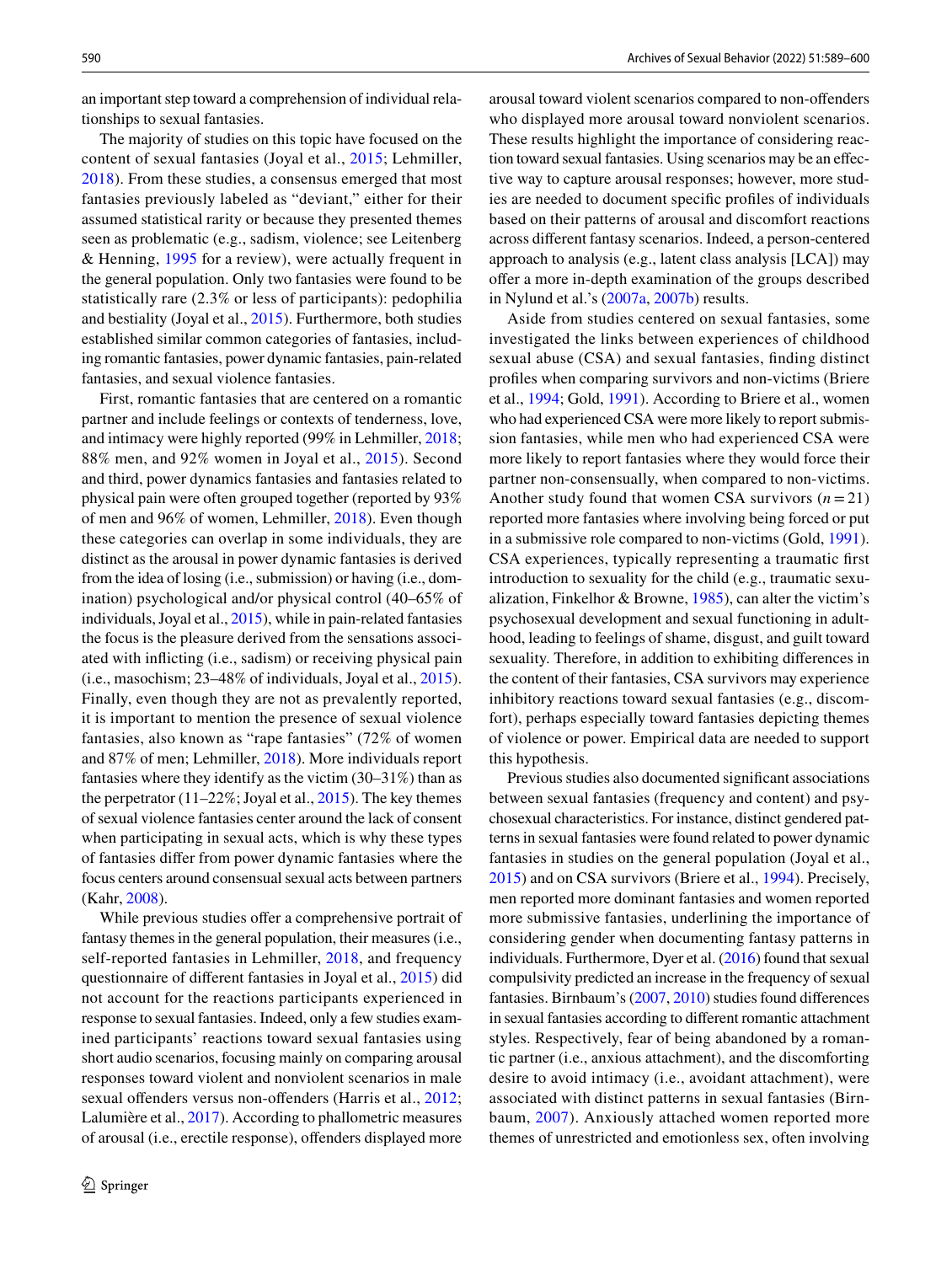unknown partners. They also reported more representations of themselves as highly desirable. Anxiously attached men reported more themes of romance fantasies, often focused on satisfying their romantic partners. They also reported more representations of themselves as romantic and afectionate. Finally, avoidant attachment was linked to a lower presence of romantic themes in fantasies, especially among men, and to a higher frequency of representing oneself as helpless or humiliated (Birnbaum, [2007](#page-10-0)).

To summarize, previous research has documented prominent categories of sexual fantasies. Nevertheless, little attention has been paid to the patterns of arousal and discomfort that diferent fantasies might provoke in individuals. In order to capture these intricate patterns linking sexual fantasies and other individual factors, a person-centered approach, such as latent class analysis, may be particularly efective (Nylund et al., [2007a,](#page-11-10) [2007b\)](#page-11-11). This approach may allow for the identifcation of latent classes based on similar patterns of reactions (i.e., discomfort and arousal) to the proposed fantasy scenarios, instead of assessing reactions toward each type of fantasy separately. In addition to this, consideration of key study-yielded factors may allow for the comparison of diferent profle factors, including gender, CSA, sexual compulsion, and romantic attachment (Birnbaumn, [2007](#page-10-0); Briere et al., [1994](#page-11-12); Joyal et al., [2015](#page-11-1); Nylund et al., [2007a](#page-11-10), [2007b](#page-11-11)).

### **Objectives**

The present research consisted of an exploratory study, which aimed to take a step toward understanding the relationship individuals entertain with their sexual fantasies. This was done by observing patterns of arousal and discomfort reactions toward proposed fantasy scenarios in a convenience sample extracted from the community through social media platforms. First, this study aimed to identify classes according to the individuals' patterns of arousal and discomfort reactions toward four proposed fantasy scenarios (i.e., romance, submission/masochism, domination/sadism, and sexual violence). Second, this study aimed to examine the differences between classes in terms of psychosexual characteristics, namely gender, CSA experiences, sexual compulsivity, and romantic attachment.

# **Method**

#### **Participants and Procedure**

A convenience sample was recruited from the general population of Canada and the U.S. To qualify for the study, individuals had to have reached the age of majority in accordance with provincial and state laws regarding the legal age of consent, to currently reside in Canada or the U.S. and to have sufficient mastery of English in order to answer an online survey. Participants were recruited through posts on social media platforms (e.g., *Facebook, Tumblr*), as well as through diverse listservs such as *Psychological Research on the Net*. Posts contained a brief description of the study and its objectives, along with a link to the online survey, hosted on the secure platform *Qualtrics*. No compensation was ofered to participants. The present study was approved by the university's Institutional Ethics Review Board.

A total of 566 participants completed the survey, which took around 30–40 min. The majority of participants (60.5%) had heard of the study through social media platforms (e.g., *Facebook, Tumblr*), 14% of participants through listservs, and the rest (25.2%) through word of mouth. Table [1](#page-3-0) shows the sociodemographic characteristics of participants. Almost half (51.4%) of participants identified as women, 44.2% as men and 4.4% identifed as other (e.g., non-binary). However, people who identifed their gender as being "other" were excluded from analyses due to the low representation (less than five individuals per class). The majority were born in the U.S. (52%) or Canada (36%). Participants' mean age was 26 years old  $(SD = 8.64$ , ranged from 18 to 95). In terms of sexual orientation, 43% of participants identifed as heterosexual, 22% as homosexual, 22% as bisexual, 5% as queer and 7% identifed as other (e.g., pansexual). As for their relationship status, 51% of participants reported being currently in a relationship (i.e., stable partner, cohabiting, or married), while 47% reported being single, and 2% reported other (e.g., widowed). In terms of occupation, half (50%) of the participants were students and 39% were in the workforce. Finally, the majority of the sample (55%) reported an annual personal income of \$19,999 or less.

### **Measures**

#### **Indicator Variables: Sexual Fantasy**

Measures of sexual fantasy were developed for this study, based on techniques used in previous research on this topic (Harris et al., [2012;](#page-11-4) Lalumière et al., [2017](#page-11-5)). Four written scenarios (about a paragraph in length) were created to depict four types of sexual fantasies: (1) romance, (2) submission/ masochism, (3) domination/sadism, and (4) sexual violence (i.e., rape fantasy). The romance scenario refected aspects of intimacy, comfort, closeness, and tenderness. The submission/masochism scenario depicted sexual pleasure derived from the loss of control, obeying a partner, and receiving physical pain. On the other hand, the domination/sadism scenario depicted sexual pleasure derived from having control over, giving orders, and inficting pain to the partner. Finally, the sexual violence scenario contained dimensions of lack of consent, coercion as well as physical and psychological violence. Each scenario depicted two characters and were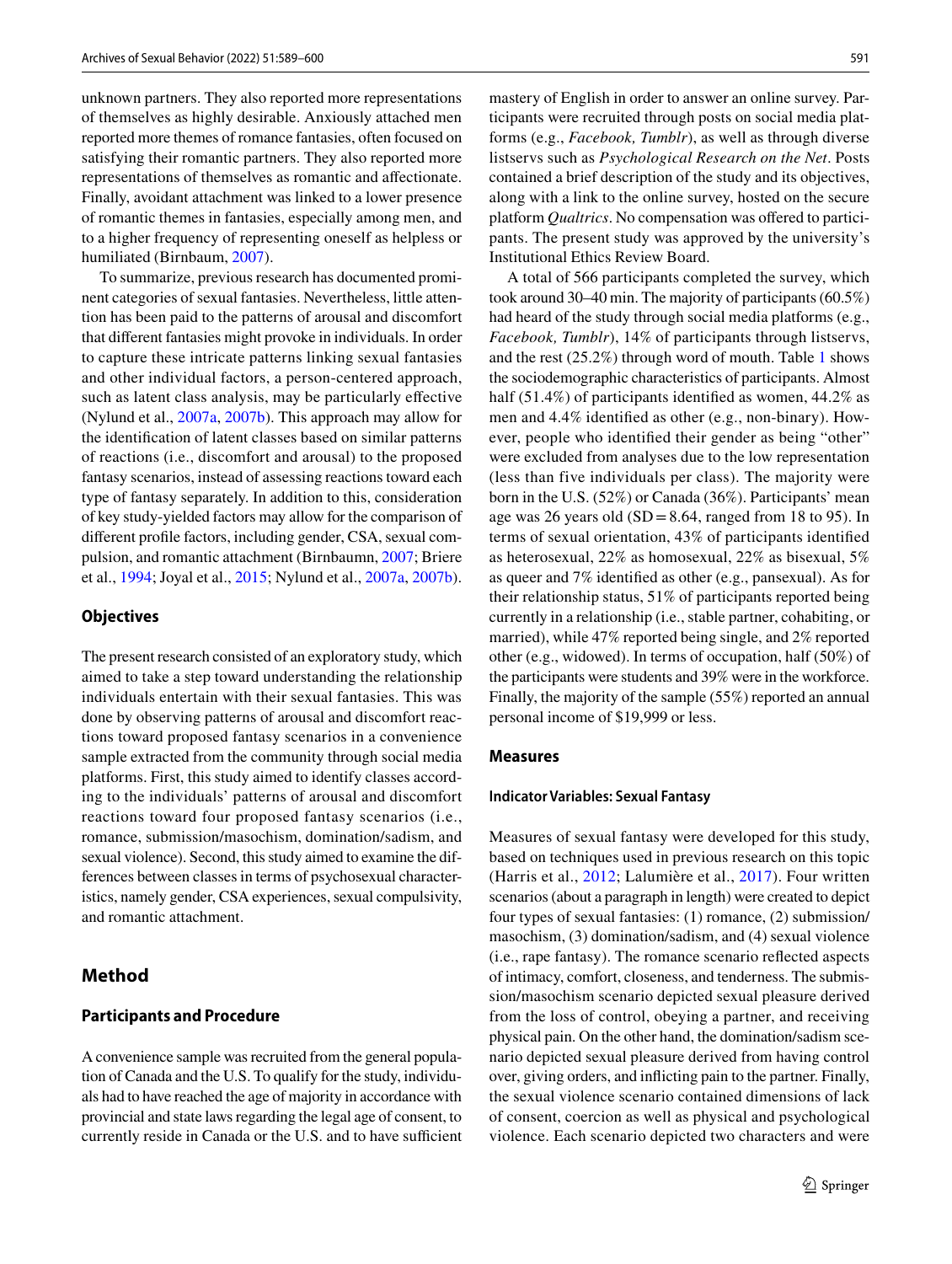<span id="page-3-0"></span>**Table 1** Sample characteristics  $(n=566)$ 

| Sociodemographic               |           |
|--------------------------------|-----------|
| Age $M(SD)$                    | 26 (8.64) |
| Gender                         |           |
| Male                           | 44.2%     |
| Female                         | 51.4%     |
| Other                          | 4.4%      |
| Country of origin              |           |
| Canada                         | 35.5%     |
| <b>USA</b>                     | 51.8%     |
| Other                          | 12.7%     |
| Sexual orientation             |           |
| Homosexual                     | 22.3%     |
| Heterosexual                   | 44.0%     |
| <b>Bisexual</b>                | 21.6%     |
| Queer                          | 5.5%      |
| Other                          | 6.7%      |
| Relationship status            |           |
| Single                         | 28.1%     |
| Single, w. occasional partner  | 18.9%     |
| With stable romantic partner   | 29.3%     |
| Cohabitating                   | 12.7%     |
| Married                        | 8.8%      |
| Other                          | 2.1%      |
| Highest education level        |           |
| High school                    | 25.8%     |
| College/Cegep                  | 22.4%     |
| University, bachelor (BA.)     | 38.2%     |
| University, graduate (MA./PhD) | 12.9%     |
| Occupation                     |           |
| Student                        | 49.8%     |
| Worker                         | 38.7%     |
| Unemployed                     | 4.4%      |
| At home full-time              | 2.7%      |
| Retired                        | 0.7%      |
| Other                          | 3.7%      |
| Annual personal income         |           |
| $\leq$ 19 999 \$               | 55.6%     |
| 20,000-39,999 \$               | 24.0%     |
| 40,000-59,999 \$               | 13.2%     |
| $\geq 60,000$ \$               | 7.2%      |

written using gender neutral language to allow inclusion of diverse sexual orientations. Two questions were asked right after each scenario: one assessing the level of subjective sexual arousal that participants experienced while reading ("Please rate the level of sexual arousal you experienced while reading this scenario"), and the other, the level of subjective discomfort ("Please rate the level of discomfort you experienced while reading this scenario"). Response options were based on an 11-point Likert scale ranging from zero

(*no arousal/discomfort*) to ten (*intense arousal/discomfort*). All participants were invited to read the diferent scenarios, which were separated in the survey by other scales (one scale, one scenario, and so forth) to avoid tainting the reactions to the scenarios. Each participant was invited to answer the entirety of the questionnaire, including the four scenarios. These scenarios were developed based on material found on erotica websites (e.g., *Lushstories*) labeled with the chosen themes (e.g., stories labeled submission) and on the tran-scripts of the scenarios used in Lalumière et al.'s ([2017\)](#page-11-5) study. The scenarios were then validated using a committee of fve experts comprised of two Ph.D. students in sexology and three sex and relationship researchers. Upon reading, each expert was asked to evaluate whether they thought the scenarios accurately refected the targeted themes on a scale ranging from zero (*not at all*) to ten (*totally*). Revisions were made according to the experts' comments until each expert's score reached a minimum of nine.

# **External Variables: Psychosexual Characteristics and Life Experiences**

**Childhood Sexual Abuse** CSA was assessed based on the Code criminel canadien [\(1985\)](#page-11-16), asking participants if they endured an unwanted sexual experience or any sexual contact with an adult, a person in a position of authority or someone fve years older, before the age of 18 (Vaillancourt-Morel et al., [2015](#page-11-17)). CSA was a dichotomous variable and was scored as zero (*absent*) or one (*present*) if they answered "yes" to any of the options above. This measure of CSA was used to limit the response biases (i.e., including participants who endured CSA but do not identify as "victims"; Vaillancourt-Morel et al., [2016\)](#page-11-18) and to capture if participants had experienced a sexual contact while they could not consent legally (e.g., parents, extended family members, a person in position of authority) as well as any experiences of unwanted sexual acts (e.g., with a peer).

**Sexual Compulsivity** The ten-item version of the Sexual Compulsivity Scale (Kalichman & Rompa, [1994](#page-11-19)) was used to measure sexual compulsion. This scale assesses sexual compulsivity in terms of hypersexuality and sexual preoccupations. The items were rated on a four-point Likert scale ranging from one (*not like me at all*) to four (*totally like me*). Examples are "My desires to have sex have disrupted my daily life" and "My sexual thoughts and behaviors are causing problems in my life." Items were summed to compute a total score ranging from 10 to 40, where a higher score represented a higher level of sexual compulsivity. While there is currently no validated clinical cutoff for this scale, previous research has used a score of 24 or above as an indication of severe sexual compulsivity symptoms (McBride et al., [2008](#page-11-20)). This scale demonstrated excellent internal consistency, with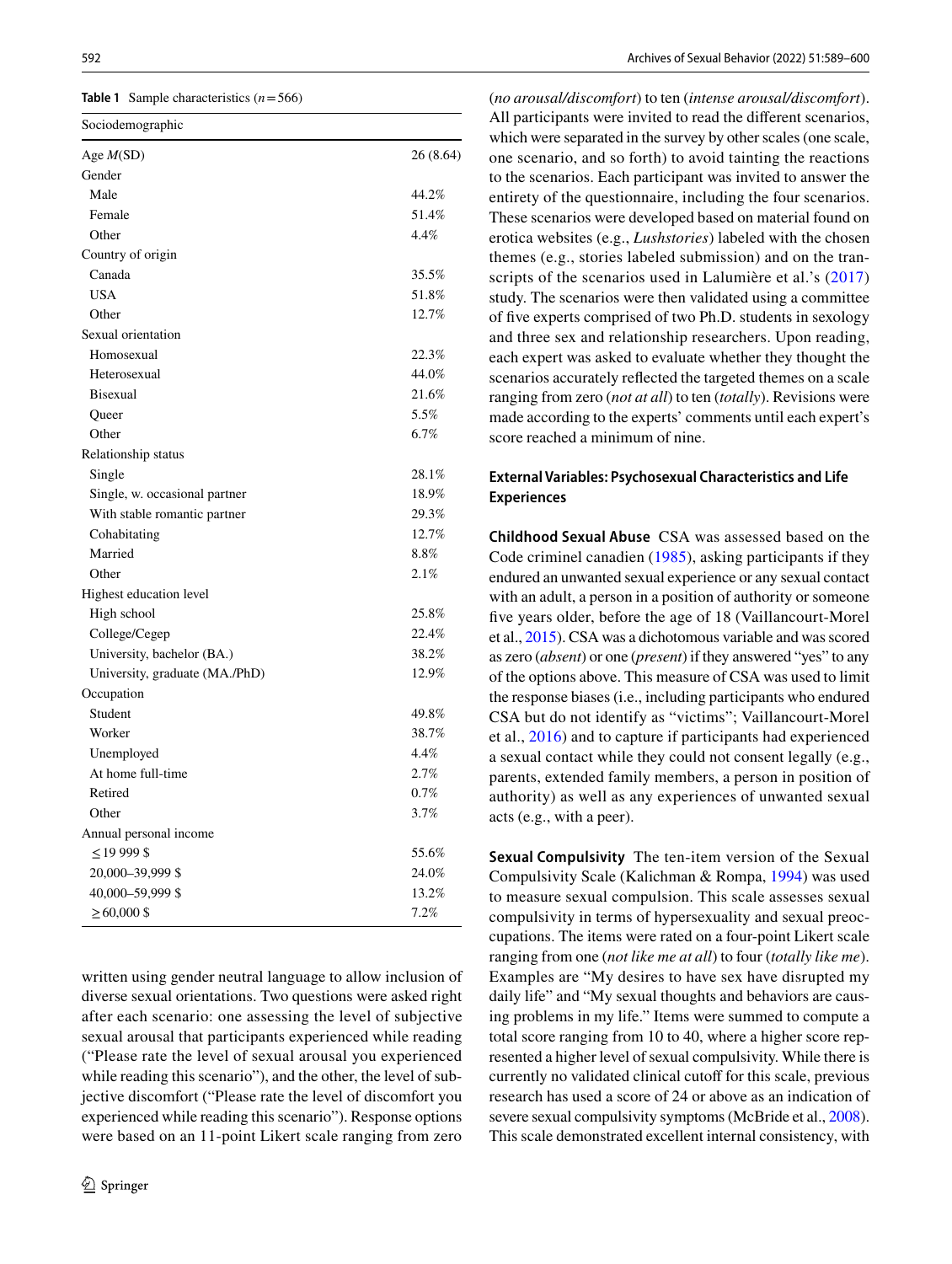alphas ranging from 0.87 to 0.92 in previous studies (Kalichman & Rompa, [1994](#page-11-19)) and reaching 0.89 in the current sample.

**Romantic Attachment** The 12-item version of the Experiences in Close Relationships (ECR-12) questionnaire (Lafontaine et al., [2016](#page-11-21)) was used to measure romantic attachment. The ECR-12 includes two six-item subscales that assess the two dimensions of romantic attachment; abandonment anxiety (e.g., "I worry about being abandoned") and avoidance of intimacy (e.g., "I don't feel comfortable opening up to a romantic partner"). Items are scored on a seven-point Likert scale with response options ranging from one (*strongly disagree*) to seven (*strongly agree*). Items on each subscale are averaged, higher scores indicate greater attachment anxiety or avoidance. A mean of 3.5 or above on the anxiety subscale indicates an anxious attachment and a mean of 2.5 or above on the avoidance subscale indicates an avoidant attachment (Brassard et al., [2012](#page-10-2)). Attachment styles can be inferred using these scores, in accordance with attachment theory: a non-anxious and non-avoidant participant is considered secure, a non-anxious but avoidant participant is considered detached, an anxious but non-avoidant participant is considered preoccupied, and an anxious and avoidant participant is considered fearful (Brassard et al., [2012\)](#page-10-2). Good internal consistency for this scale was found in previous studies, with alphas ranging from 0.78 to 0.87 for the anxiety subscale and from 0.74 to 0.83 for the avoidance subscale (Lafontaine et al., [2016\)](#page-11-21). In the current study, Cronbach's alphas were satisfactory with 0.88 for the anxiety subscale and 0.86 for the avoidant subscale.

## **Statistical Analyses**

Analyses consisted of three steps. First, descriptive analyses conducted on SPSS 25.0 were used to describe reactions (i.e., arousal and discomfort) toward the scenarios, romantic attachment, sexual compulsion, and CSA in the sample as well as the association between all studied variables. Second, we used Mplus v8.1 (Muthén & Muthén, [2012\)](#page-11-22) to conduct LCA based on participants' scores with the eight items, precisely arousal and discomfort associated to each of the four scenarios. In order to normalize distributions for analysis, the zero to ten scores on the respective discomfort and arousal items were transformed (i.e., score of zero=zero, scores of one to three=one, scores of four to seven=two and scores of eight and above=three), to obtain four levels of arousal and discomfort: zero (*none*), one (*low*), two (*moderate*), and three (*high*). Missing data were handled using Full-Information Maximum Likelihood (FIML) implemented in Mplus. To select the optimal number of latent classes, we relied on Akaike's Information Criterion (AIC; Akaike, [1987\)](#page-10-3), the Bayesian Information Criterion (BIC; Schwartz, [1978\)](#page-11-23), and theoretical interpretability. AIC and BIC scores were lower while the number of classes increased until a certain point (optimal number of classes). The lowest AIC and BIC scores indicate the optimal number of classes (Nylund et al., [2007a,](#page-11-10) [2007b](#page-11-11)). Simulations studies found that the AIC tends to overestimate the correct number of classes, while the BIC, which balances model ft and parsimony, has been described as the best of these indicators (McLachlan & Chang, [2004;](#page-11-24) Nylund et al., [2007a](#page-11-10), [2007b\)](#page-11-11). For this reason, the BIC was prioritized along with theoretical interpretability.

Third, chi-square tests and ANOVAs with Bonferronicorrected post hoc analyses were conducted on SPSS 25.0 to compare classes on external variables (i.e., variables not used to generate the classes in this case sociodemographic: CSA, compulsion and attachment). Values of Cramer's *V*  $(\phi')$  and eta squared  $(\eta^2)$  were used as measures of effect size. Cutoffs for small, medium, and large effect sizes for  $\phi$ <sup>'</sup> were determined based on the smallest number of categories (*r*) in the contingency table (i.e., when  $r = 2$ , 0.10 = small, 0.30 = medium, and  $0.50 = \text{large}$ ; when  $r = 3$ ,  $0.07 = \text{small}$ ,  $0.21$  = medium, and  $0.35$  = large; Cohen, [1988](#page-11-25)). Benchmarks for *f* values suggested by Richardson ([2011\)](#page-11-26) were used to define small, medium, and large effects for  $\eta^2$  (i.e., 0.0099, 0.0588, and 0.1379).

# **Results**

Descriptive analyses among participants indicated that most of the sample reported elevated (moderate/high) levels of arousal (58%) and low (none/low) levels of discomfort (89%) in response to the romance scenario. Regarding the submission/masochism scenario, 54% of participants reported elevated levels of arousal and 77% reported low levels of discomfort. As for the domination/sadism scenario, 40% displayed elevated levels of arousal, and 66% low levels of discomfort. Finally, regarding the sexual violence scenario, 22% of participants reported elevated levels of arousal (the majority, 65%, reported none) and 25% displayed low levels of discomfort. Looking at external variables, 13% of participants reported a history of CSA (12% of men and 14% of women). Mean score on the Sexual Compulsivity Scale for the sample was  $15.57$  (SD = 5.78). Finally, 58% of the present sample scored above the cutoff for avoidant attachment and  $68\%$  scored above the cutoff for anxious attachment, leading to a majority of 82% participants displaying insecure attachment styles (i.e., 14% detached, 24% preoccupied, and 44% fearful) and 16% reporting a secure attachment style**.**

#### **Latent Class Analysis Model Selection**

The frst analytic step was to compare models ranging from two to six latent classes based on the eight items assessing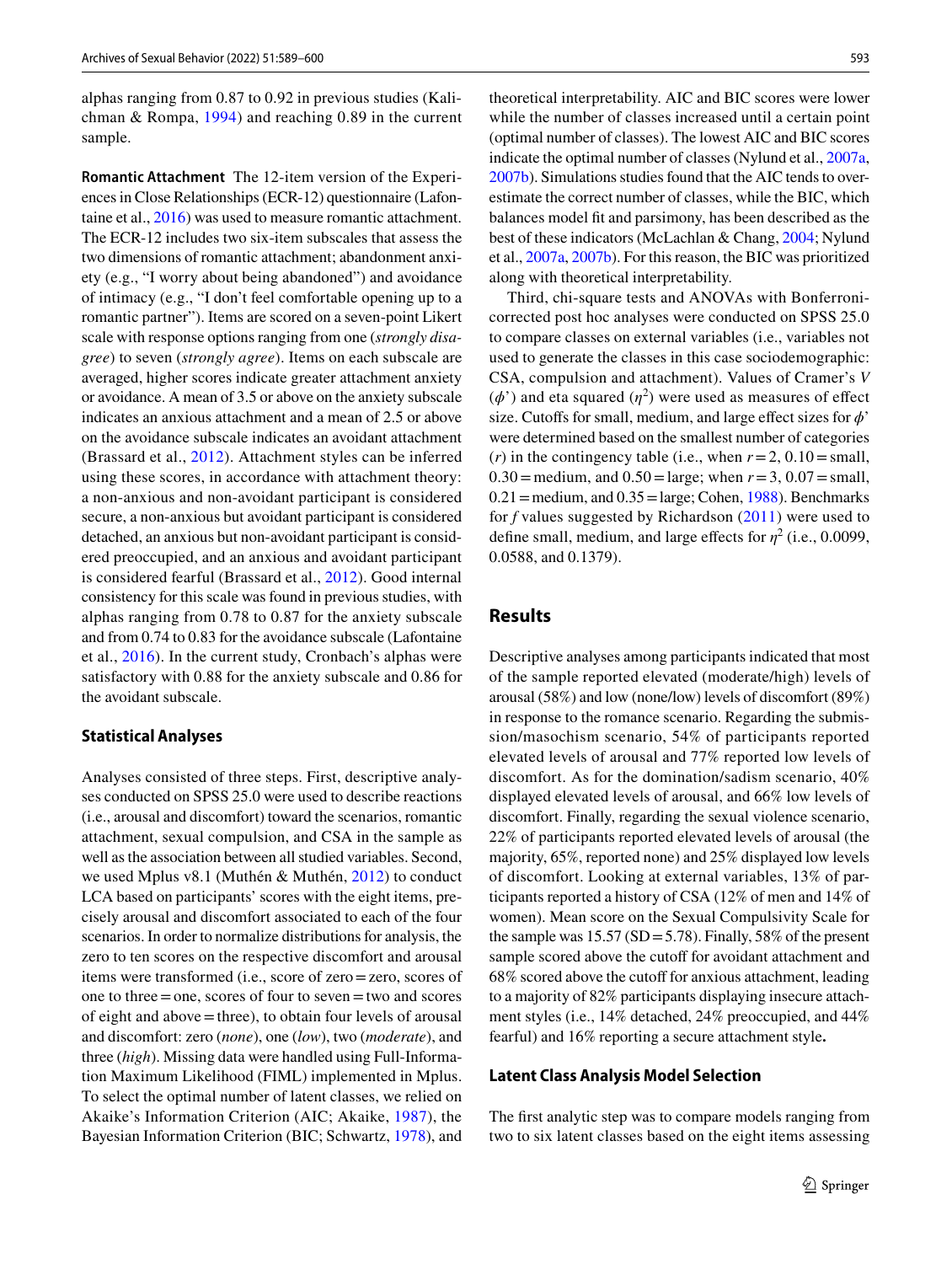sexual arousal and discomfort. The lowest AIC score indicated that a six-class model was optimal, and the lowest BIC score indicated that a four-class model as optimal (see Table [2](#page-5-0)). Upon comparison of the six- and four-class models, the four-class model was identifed as the optimal model to represent the data. This decision was based on the BIC, which is reported as the better indicator of model fit (Nylund et al., [2007a,](#page-11-10) [2007b](#page-11-11)), and on theoretical interpretability. In terms of theoretical interpretability, the four-class model was chosen over the six-class model as the two extra classes in the later model regrouped less than 20 participants each, making comparison with other classes difficult.

The examination of arousal and discomfort responses (see Figs. [1](#page-6-0), [2,](#page-6-1) [3](#page-6-2), and [4\)](#page-7-0) allowed for the interpretation of classes. The frst and largest class (*n*= 211) is labeled *Indiferent* because it groups individuals who reported lower levels of both arousal and discomfort toward all scenarios. In fact, 22% reported high discomfort toward the sexual violence scenario, as compared to 30–85% in other classes, while only 0–5% of individuals in this class reported elevated levels of discomfort or arousal for the other scenarios, which is lower

<span id="page-5-0"></span>**Table 2** Fit statistics for LCA models with two to six latent classes

| No. of<br>classes | $Log-likelihood$ $AICa$ |         | $BIC^b$ | aBIC    | Entropy |
|-------------------|-------------------------|---------|---------|---------|---------|
| 2                 | $-4409.59$              | 8917.19 | 9129.78 | 8974.78 | 0.73    |
| 3                 | $-4275.95$              | 8699.90 | 9033.73 | 8786.04 | 0.75    |
| $\overline{4}$    | $-4203.10$              | 8604.21 | 9020.96 | 8719.45 | 0.77    |
| 5                 | $-4157.57$              | 8563.14 | 9101.12 | 8705.56 | 0.76    |
| 6                 | $-4117.06$              | 8532.11 | 9178.56 | 8707.48 | 0.78    |

<sup>a</sup> Akaike's Information Criterion, <sup>b</sup>Bayesian Information Criterion

than the rates in other classes. The second class  $(n=124)$  is labeled *Romantic* since most individuals in this class reported elevated discomfort and low arousal in response to all scenarios, except for the romance one where the majority expressed moderate to elevated arousal (68%), and no or low discomfort (79%). The third class labeled *Enthusiastic* (*n*=149) consists of individuals with a tendency to report elevated arousal and low discomfort toward all scenarios. For example, in their responses toward the submission/masochism scenario, 52% reported high arousal compared to 1–25% in other groups, and 96% reported no discomfort compared to 0–78% in other groups. The fnal and smallest class (*n*=82) is labeled *Dissonant*. While at frst glance this class seems similar to the Romantic class in terms of responses to the romance scenario (elevated arousal and low discomfort), differences are observed in regard to the other three scenarios. Indeed, unlike the Romantics who reported elevated discomfort and absent to low arousal toward other scenarios, individuals in the Dissonant class tended to report a level of discomfort

similar to their level of arousal. For instance, in response to the dominance/sadism scenario, 70% of Dissonant individuals reported high or moderate arousal, while they also reported high or moderate discomfort at a similar rate (65%).

#### **Classes and Sociodemographics**

Group comparison analyses were conducted to compare the four observed classes according to sociodemographic characteristics (see Table [3\)](#page-7-1) to examine whether these factors were related to class membership. The results of chi-squared analyses for gender indicated a signifcant small diference between classes,  $\chi^2(3, n = 566) = 7.86$ ,  $p = 0.048$ ,  $\phi' = 0.12$ . As shown in Table [3](#page-7-1), signifcant gender diferences indicated that the Romantic and Dissonant classes contained signifcantly higher proportions of women (61% each) than the Indiferent (47%) and Enthusiastic (53%) classes. Group comparison analyses yielded no signifcant diferences in terms of sexual orientation across the four classes ( $p=0.096$ , see Table [3](#page-7-1)).

# **Psychosexual Characteristics and Child Sexual Abuse Among Classes**

The results of chi-squared analyses (see Table [3\)](#page-7-1) revealed a small statistically signifcant diference between classes in terms of CSA experiences,  $\chi^2(3, N = 566) = 8.05, p = 0.045$ ,  $\phi$ <sup>'</sup> = 0.13. Participants in the Enthusiastic class had a significantly higher proportion of CSA survivors (23%) than the other classes (respectively, 12% in Romantic and Indiferent and 20% in Dissonant). ANOVAs found a medium signifcant diference between groups in regards to sexual compulsivity,  $F(3, 427) = 7.94$ ,  $p < 0.001$ ,  $\eta^2 = 0.05$ , where individuals in the Enthusiastic ( $M = 17.22$ ; SD = 6.89) and Dissonant classes ( $M = 16.97$ ; SD = 5.84) had significantly higher scores than individuals in the Indifferent  $(M = 14.79; SD = 5.24)$ and Romantic  $(M = 13.97; SD = 4.49)$  classes. However, all four classes showed average scores, below the cutoff of 24 established by McBride et al. [\(2008](#page-11-20)). Yet, individuals in the Enthusiastic and Dissonant classes both scored higher than the current sample mean of 15. Finally, chi-squared analyses revealed small to medium signifcant diferences between classes in terms of both romantic attachment dimensions, specifically avoidance,  $\chi^2(6, N = 566) = 10.43, p = 0.043$ ,  $\phi' = 0.16$ , and anxiety,  $\chi^2(6, N = 566) = 12.58$ ,  $p = 0.042$ ,  $\phi$ <sup>'</sup> = 0.16. As shown in Table [3,](#page-7-1) the Dissonant class had a signifcantly higher proportion of avoidant individual (69%) compared to the three other classes (respectively, 58% in Indiferent, 57% in Romantic and 56% in Enthusiastic). In terms of attachment anxiety, the Dissonant class had a signifcantly higher proportion of anxious individuals (74%) as compared to the Romantic (67%) and Enthusiastic (66%) classes, but not compared to the Indiferent class (70%).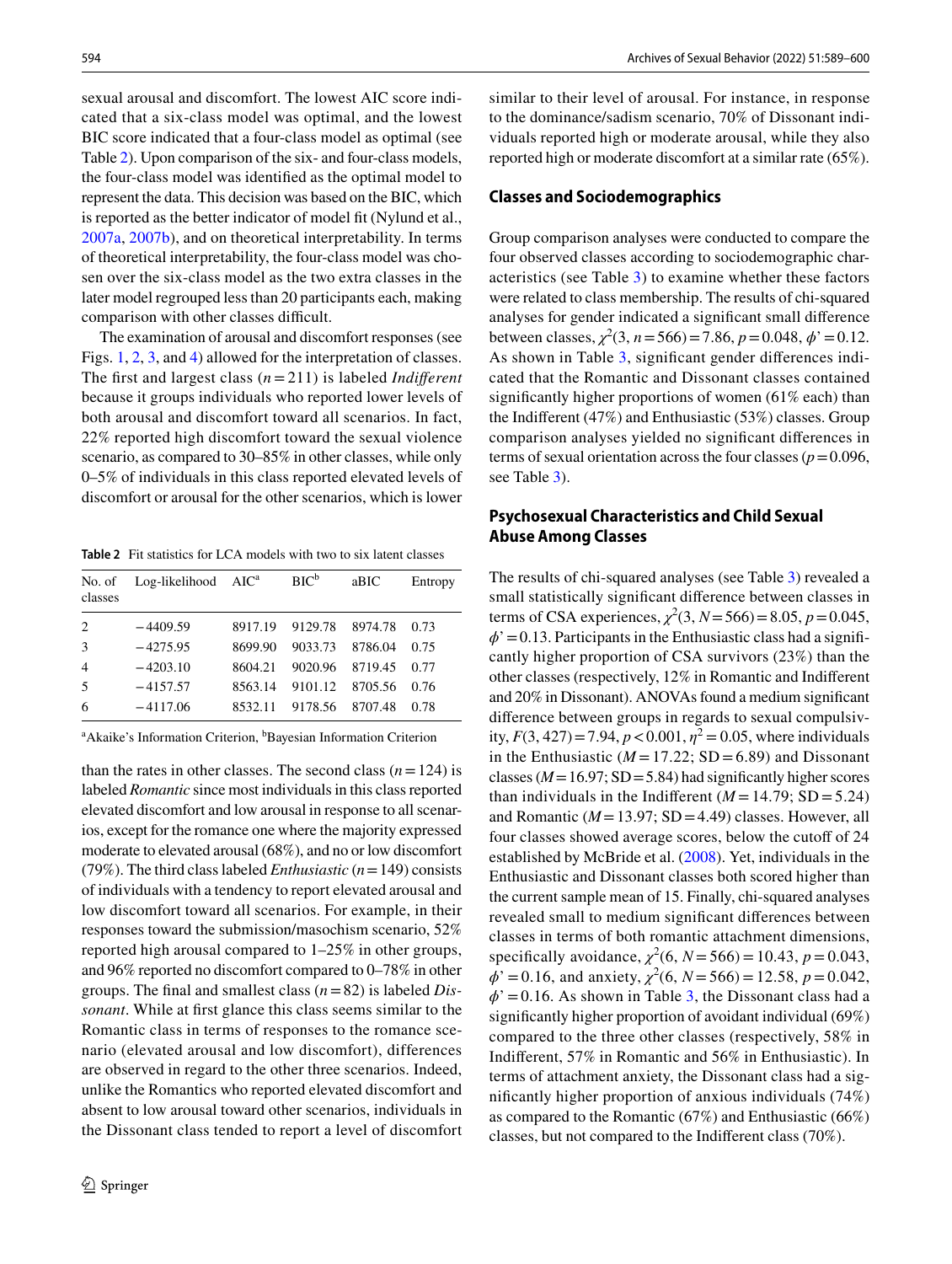<span id="page-6-0"></span>**Fig. 1** Class description: Arousal and discomfort response percentages (%) toward romance scenario



<span id="page-6-1"></span>**Fig. 2** Class description: Arousal and discomfort response percentages (%) toward submission/masochism scenario



<span id="page-6-2"></span>**Fig. 3** Class description: Arousal and discomfort response percentages (%) toward dominance/sadism scenario

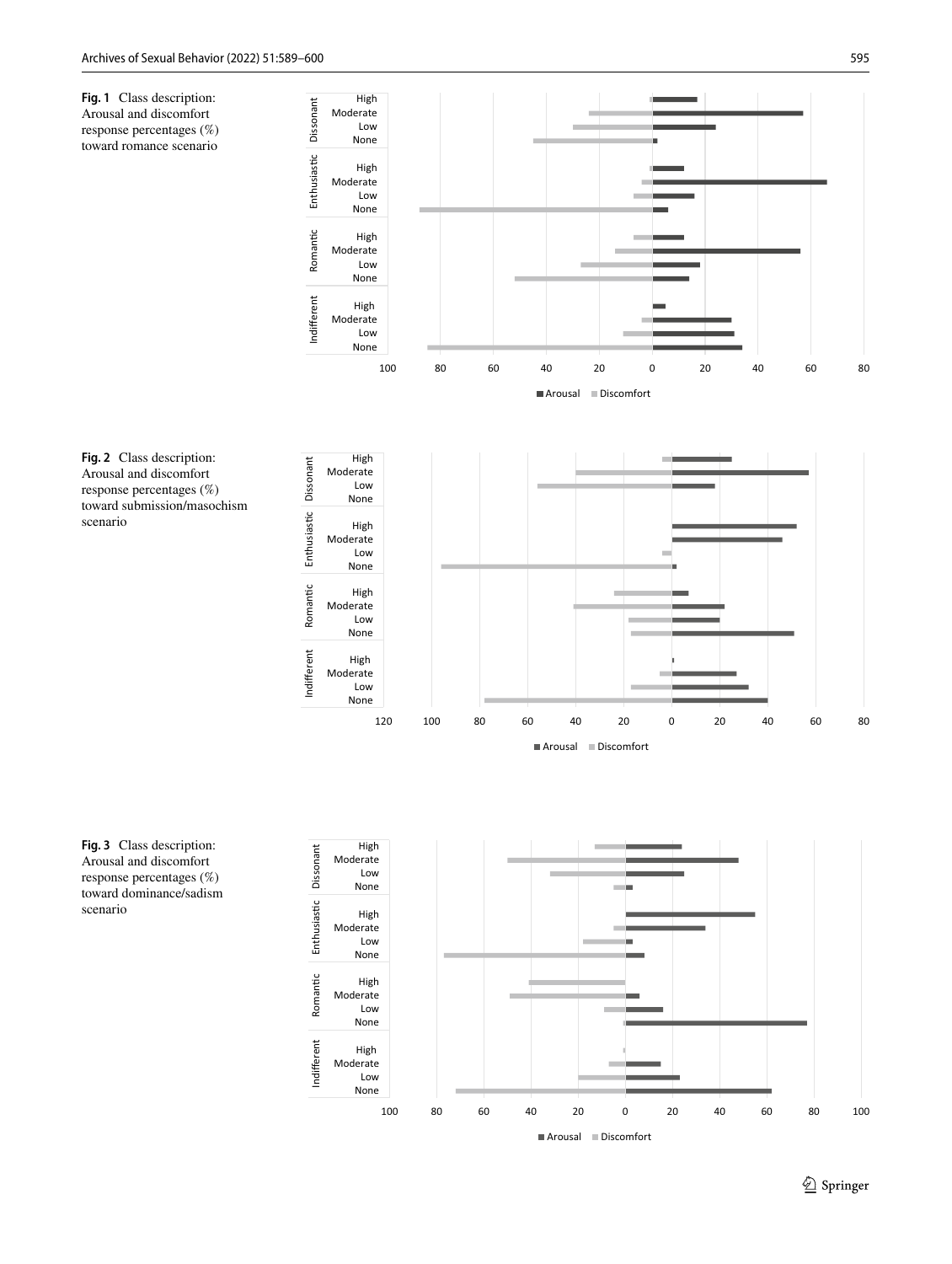<span id="page-7-0"></span>

<span id="page-7-1"></span>**Table 3** Univariate comparison between classes on sociodemographic and psychosexual characteristics (*n*=566)

| Sociodemographic                      | Indifferent      | Romantic          | Enthusiastic     | Dissonant         | <b>Statistic</b> | Sig              | Effect size |
|---------------------------------------|------------------|-------------------|------------------|-------------------|------------------|------------------|-------------|
|                                       | $\%$ (n)         | $\%$ (n)          | $\%$ (n)         | $\%$ (n)          | $\chi^2$         | $\boldsymbol{p}$ | $\varphi$   |
| Gender                                |                  |                   |                  |                   |                  |                  |             |
| Male                                  | 53 $(106)^a$     | 39 $(46)^a$       | 47 $(68)^a$      | $39(30)^{a}$      | 7.86             | $0.048*$         | 0.12        |
| Female                                | 47 $(95)^{a}$    | $61(73)^{b}$      | 53 $(76)^a$      | $61(47)^{b}$      |                  |                  |             |
| Sexual orientation                    |                  |                   |                  |                   |                  |                  |             |
| Homosexual                            | 26(54)           | 23(28)            | 19(28)           | 19(16)            |                  |                  |             |
| Heterosexual                          | 44 (92)          | 49 (61)           | 38 (57)          | 48 (39)           | 14.82            | 0.096            | 0.09        |
| <b>Bisexual</b>                       | 17(35)           | 19(24)            | 31(46)           | 21(17)            |                  |                  |             |
| Other                                 | 14(30)           | 9(11)             | 12(18)           | 12(10)            |                  |                  |             |
| Psychosexual characteristics          | Indifferent      | Romantic          | Enthusiastic     | <b>Dissonant</b>  | <b>Statistic</b> | Sig              | Effect size |
|                                       | $\mathcal{K}(n)$ | $\mathcal{K}(n)$  | $\mathcal{K}(n)$ | $\%$ (n)          | $\chi^2$         | $\boldsymbol{p}$ | $\varphi$   |
| Avoidant attachment<br>(above cutoff) | 58 $(95)^{a}$    | $57(62)^a$        | $56(71)^{a}$     | 69 $(51)^{b}$     | 10.43            | $0.043*$         | 0.16        |
| Anxious attachment<br>(above cutoff)  | $70(115)^{ab}$   | $67 (72)^a$       | $66(84)^{a}$     | 74 $(55)^{b}$     | 12.58            | $0.042*$         | 0.16        |
| Childhood sexual abuse survivors      | $12(39)^{a}$     | $12(8)^{a}$       | $23(18)^{b}$     | $20(10)^{a}$      | 8.05             | $0.045*$         | 0.13        |
|                                       | Indifferent      | Romantic          | Enthusiastic     | Dissonant         | <b>Statistic</b> | Sig              | Effect size |
|                                       | M(SD)            | M(SD)             | M(SD)            | M(SD)             | Welch's $F$      | $\boldsymbol{p}$ | $\eta^2$    |
| Sexual compulsion<br>score            | $14.79(5.24)^a$  | $13.97(4.49)^{a}$ | $17.22(6.89)^b$  | $16.97(5.84)^{b}$ | 7.94             | $< 0.001*$       | 0.054       |

\*Indicates statistical significance at  $p < 0.05$ . Proportions and means that do not share the same superscript letters on the same line statistically differ at  $p < 0.05$  in Bonferroni-corrected post hoc comparisons

<sup>a, b</sup>Represent Bonferroni-corrected post hoc comparisons (in  $\chi^2$  analyses)

# **Discussion**

The goal of this study was to examine patterns of reactions toward proposed fantasy scenarios, in order to identify diferent classes and to compare the profles based on the participants' psychosexual characteristics. The results yielded four classes (Indiferent, Romantic, Enthusiastic, and Dissonant) based on the participants' patterns of reactions (i.e., arousal and discomfort) toward four sexual fantasy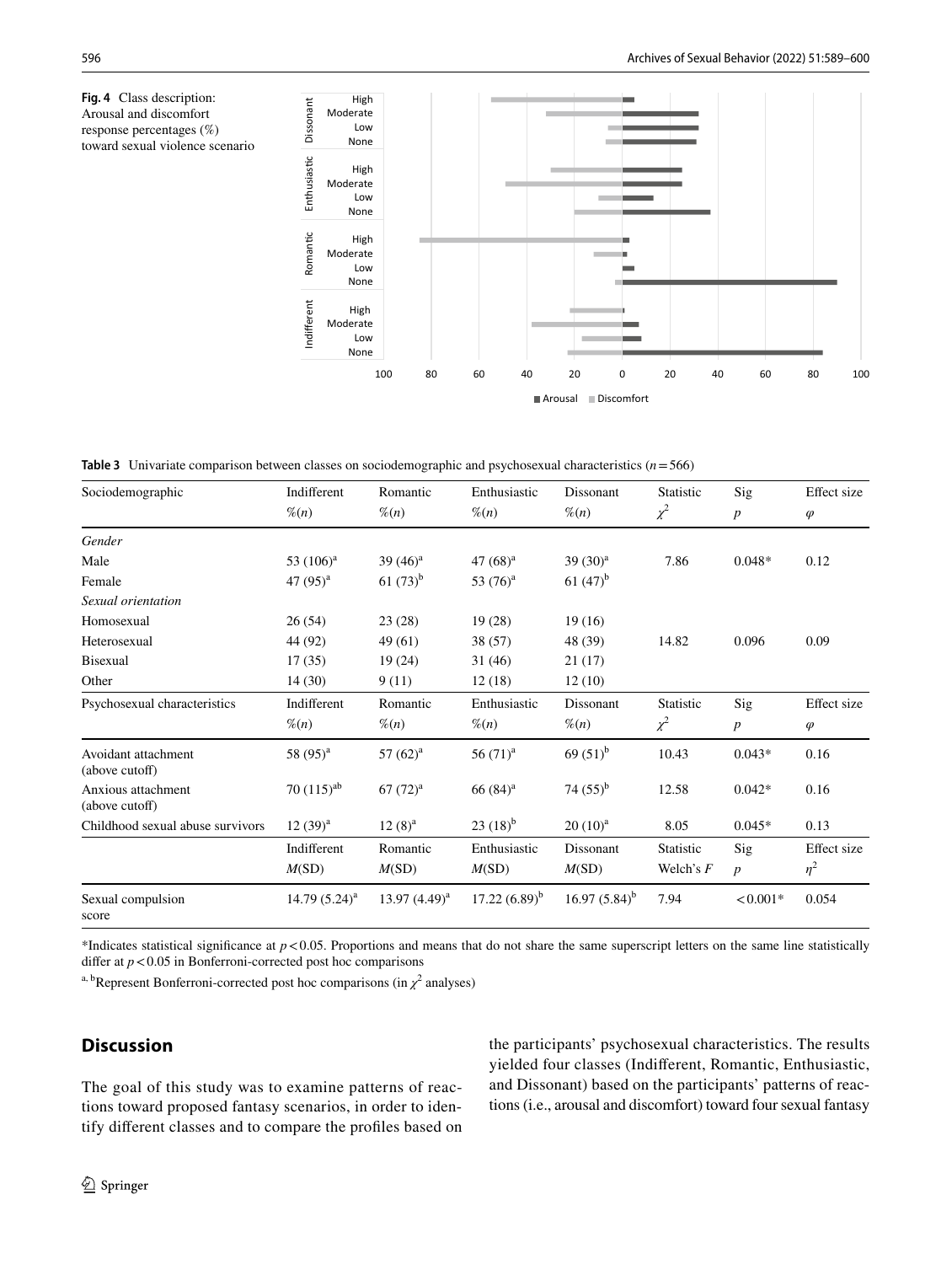scenarios (i.e., romance, submission/masochism, domination/sadism, and sexual violence).

Participants in the Indiferent class were characterized by low arousal along with low discomfort toward all scenarios. Participants from the Romantic class reported elevated arousal with low discomfort for the romance scenario, but very low arousal along with high discomfort toward all other scenarios. Participants from the Enthusiastic class were characterized by their elevated arousal along with low discomfort toward all scenarios. They also presented the highest proportion of CSA and the highest scores on the sexual compulsion scale. Participants from the Dissonant class reported elevated arousal paired with discomfort toward all scenarios. They also reported more attachment insecurities then participants from other profles. The Romantic and Dissonant classes regrouped the highest proportion of women.

As mentioned above, these results highlighted specifc links between the four classes and the studied psychosexual characteristics: gender, CSA experiences, sexual compulsion, and romantic attachment. Regarding gender, the results highlighted a signifcantly higher proportion of women in the Romantic and Dissonant classes as compared to the two other classes. This is congruent with the sexual script theory, highlighting that diferences in how men and women relate to their sexuality stem from gender socialization of traditional gender roles (Simon & Gagnon, [1986](#page-11-27)). In this instance, the highest proportion of women in the Romantic class may be explained by the fact that women are traditionally expected to focus on and prefer the romantic aspects of sexuality (e.g., sexuality within the context of marriage/romantic love). Furthermore, while research has established that both men and women may experience complex patterns of both positive (e.g., arousal) and negative (e.g., discomfort) afects in their sexual responses (Peterson & Janssen, [2007\)](#page-11-7), our results showed a signifcantly higher proportion of women in the Dissonant class. These results could be partially explained by the double standards found in gender socialization, causing women to feel disproportionately stigmatized or ashamed of their sexuality (i.e., "slut shaming"; Crawford & Popp, [2003](#page-11-28)). Such gendered socialization diferences may contribute to levels of discomfort reported by women when experiencing arousal for scenarios other than romance. Our fndings are also congruent with a study by Gold and Gold ([1991\)](#page-11-29) which found that women reported signifcantly more negative emotions in response to their frst sexual fantasy (i.e., guilt, disgust) when compared to men.

In examining class differences regarding CSA experiences, the traumatic sexualization dimension of Finkelhor and Browne's ([1985\)](#page-11-14) model might shed some light on the topic. Indeed, sexuality may become a more prominent or preoccupying part of an individual's life following CSA, which can lead to either hypersexuality or avoidance of sexuality in adulthood (Finkelhor & Browne, [1985;](#page-11-14) Vaillancourt-Morel et al., [2015](#page-11-17)). The present study's results suggest that CSA may also afect individuals' reactions toward sexual fantasies. In our study, the Enthusiastic class regrouped the highest proportion of CSA survivors; this may possibly be explained by the association between CSA and compulsive sexual behaviors in adulthood (Aaron, [2012\)](#page-10-4), where high levels of arousal in reaction to multiple fantasies may be a refection of compulsive tendencies. This is further supported by the high scores on the sexual compulsivity scale obtained by the Enthusiastic class when compared to the other classes. Indeed, CSA experiences might play a part in the relatively high sexual compulsivity that characterizes the Enthusiastic class.

In previous research, authors suggested that fantasy scenarios and arousal toward them may present a way for survivors to regain control of their trauma by recreating similar scenarios in a controlled fantasy environment, leading to a sort of triumph over the trauma (Briere et al., [1994](#page-11-12); Stoller, [1987\)](#page-11-30). Our results indicated that participants in the Enthusiastic class reported arousal toward all scenarios, including sexual violence. The arousal reported by CSA survivors in the Enthusiastic class could thus refect a psychological mechanism rooted in an attempt to regain control over their sexuality through fnding pleasure in a sexual realm that was previously marked with trauma. These fndings add to the few previous studies which suggested that CSA's impact goes beyond sexual functioning or behaviors and may also infuence the relationship that individuals have with this highly private and personal sphere of sexuality (Prentky et al., [1989](#page-11-31); Woodworth et al., [2013](#page-11-32)).

However, our results also showed that participants within the Enthusiastic and Dissonant classes had significantly higher scores on the sexual compulsion scale, compared to participants in other classes. Dyer et al. ([2016](#page-11-15)) found that increased sexual compulsivity is associated with a greater frequency of fantasies, which could explain our results where the highest compulsivity scores were also found in the two classes that reported the most arousal toward the fantasy scenarios. Therefore, it is possible that higher compulsive individuals tend to experience more fantasies, which might expose them to a greater diversity of sexual stimuli. This could lead them to be more fexible in their arousal (i.e., aroused by a variety of sexual scenarios; Diamond, [2016](#page-11-33)).

The current results also yielded interesting diferences between classes concerning romantic attachment. Specifcally, the highest proportions of individuals who ranked as avoidant or anxious were found in the Dissonant class. This finding may be understood through the lens of scientific literature on romantic attachment. Studies have found that avoidant individuals tend to report discomfort with sexual behaviors in the context of romance or a romantic relationship (Birnbaum, [2010\)](#page-10-1). In the present study, the Dissonant class reported the highest levels of discomfort with the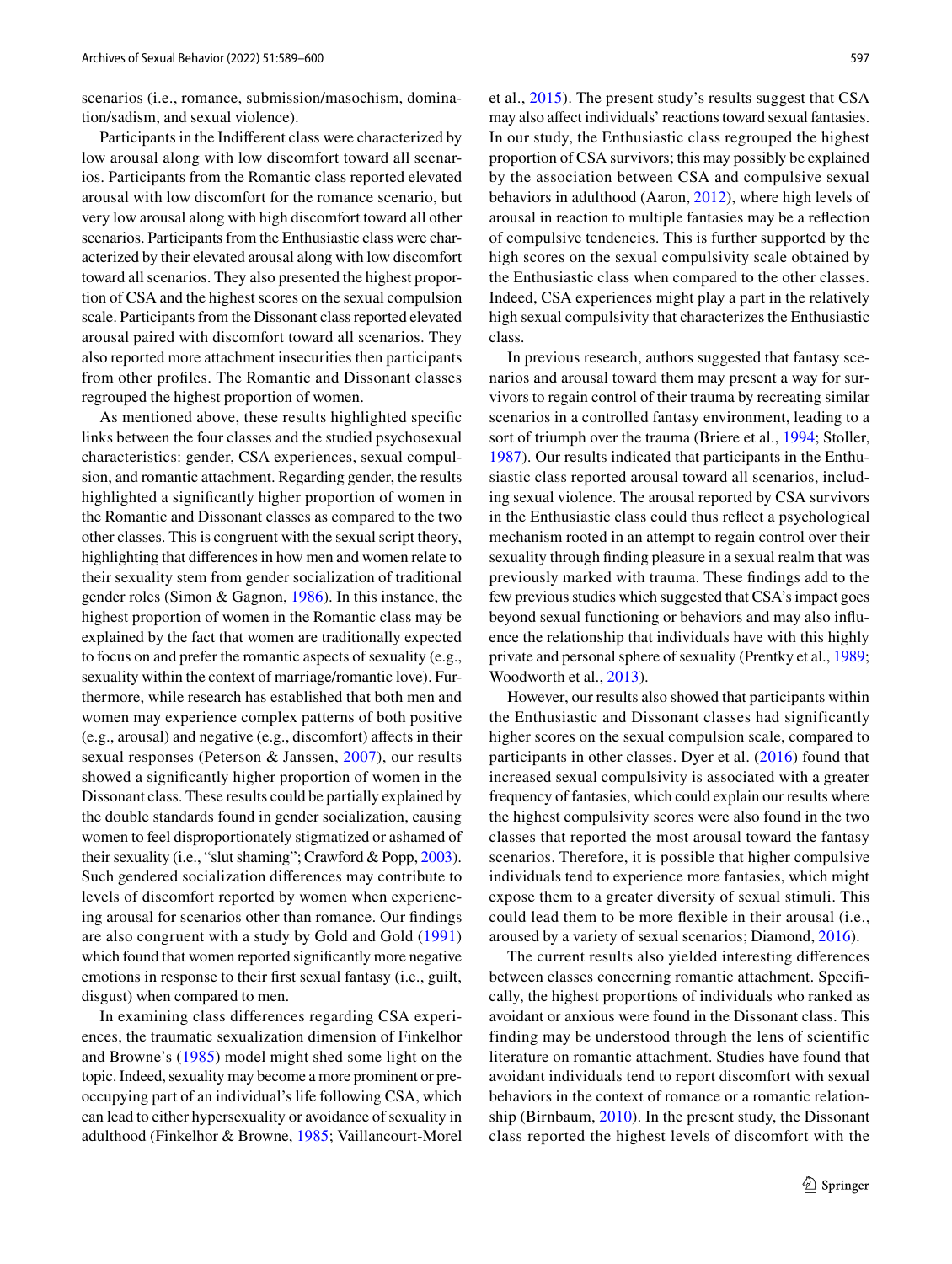romance scenario compared to other classes, which would be consistent with this avoidant attachment trait. As for anxious individuals, they are more commonly found in the Romantic class, as research shows they tend to focus on the aspects of sexuality that promote emotional intimacy with a partner (Birnbaum, [2010;](#page-10-1) Birnbaum et al., [2008\)](#page-10-5). However, previous studies have also revealed that highly anxious individuals tend to repress their own sexual preferences in order to prioritize intimacy enhancing behaviors (Birnbaum et al., [2008,](#page-10-5) [2010](#page-10-1)). This phenomenon could explain why these individuals were found in the class that expresses both arousal and discomfort for multiple sexual scenarios. Anxious individuals who express more diverse arousal patterns may be more uncomfortable with these scenarios, due to relational concerns (e.g., fear of partner's judgment), and experience frustrations with arousal (Birnbaum, [2010](#page-10-1)). These fndings suggest that both dimensions of romantic attachment infuence reactions toward sexual fantasies. This again reinforces the idea that psychosexual characteristics have potential impacts on one's relationship with sexual fantasies.

### **Limitations and Future Research**

Despite our fndings, this study contains certain limitations that provide stepping stones for future research. First, social desirability biases can infuence self-reported data. Although the anonymous context of this online study is a strength in examining such sensitive topic, it remains possible that results were infuenced by social desirability. Second, it is important to consider that the current sample difered signifcantly from the general populations of Canada and the USA. Indeed, while the gender distribution is similar to that of both populations, where about 50% of individuals identify as female, the mean age was lower than in both populations (i.e.,  $M = 40$  in Canada and 38 in the U.S.; Statistics Canada, [2015](#page-11-34); United States Census Bureau, [2018](#page-11-35)). Furthermore, the representation of LGBTQ individuals in the current sample was higher than rates documented in the general populations, where 1.7% of Canadians identify as homosexual (Statistics Canada, [2017](#page-11-36)) and 4.5% of the U.S. identify as LGBT (Statista, [2018\)](#page-11-37). This may be explained by the use of social media platforms like *Tumblr* for recruitment, which have a strong LGBTQ presence (Cavalcante, [2019\)](#page-11-38). In addition, rates of CSA in the general population (25% in women, 10% in men; Vaillancourt-Morel et al., [2016](#page-11-18)) were not replicated in our sample with only 14% of women and 12% of men reported CSA experiences. However, the mean score for sexual compulsion in our sample was similar to scores found in previous studies on samples from the general population (i.e., 13.8 in women and 17.1 in men; Dyer et al., [2016](#page-11-15)). Finally, regarding romantic attachment, our sample presented similar prevalence rates than past research on the general population of Canada regarding detached and preoccupied attachment styles (14% and 24%, respectively, compared to 20% and 10–15%, Brassard & Lussier, [2009\)](#page-11-39). Lower rates of secure attachment style (16% vs. 20–55%) and higher rates of fearful attachment style (44% vs. 10–15% fearful) were seen as well. Considering that the current sample appears signifcantly diferent from the general population, these results should be replicated in larger samples, more representative of the general Canadian and U.S. populations. It would also be interesting to examine these patterns in clinical samples consulting for relational and/or sexual difficulties to confirm the presence of the identifed classes in patients experiencing sexual difficulties. Finally, the study allowed to measure reactions of arousal and discomfort in response to written sexual scenarios, which does not allow an accurate representation of individual's relationships to their own personal fantasies, or of the full range of potential reactions (e.g., fear, anxiety). Future analysis needs to be conducted on individualistic personal fantasies and an individual's reactions toward their own fantasies to better understand the relationship between fantasies and their impact on sexuality.

### **Conclusion**

Despite these limitations, this study can be seen as a step toward a deeper understanding of the relationship that individuals have with sexual fantasies, and how this relationship is integrated in sexuality as a whole. To the extent of our knowledge, this was the first study that used fantasy scenarios and measured reactions of both arousal and discomfort toward sexual fantasies in a sample from the community. Previous focus in research has been on perpetrators of sexual violence and their arousal toward violent/abusive verses nonviolent scenarios (Harris et al., [2012](#page-11-4); Lalumière et al.,  $2017$ ). This study is the first to offer scenarios specific to themes of romance, consensual submission/masochism, and domination/sadism practices in addition to sexual violence. Furthermore, the diferences found between our four classes (i.e., Indiferent, Romantic, Enthusiastic and Dissonant) in terms of gender, CSA, sexual compulsion, and romantic attachment highlight two important points. First, that an individual's reactions toward sexual fantasies may provide insight into their overall relationship with sexuality, and second, that psychosexual characteristics and traumatic life experiences are linked with sexual fantasies, meaning these factors may have potential impacts on the relationship that individuals have with the most personal sphere of their sexuality. Hence, understanding the relationship with sexual fantasies seems to be a key element in our comprehension of the relationships that individuals have with their sexuality.

**Acknowledgements** The authors would like to thank all who participated in this study. Our thanks are extended to the research team,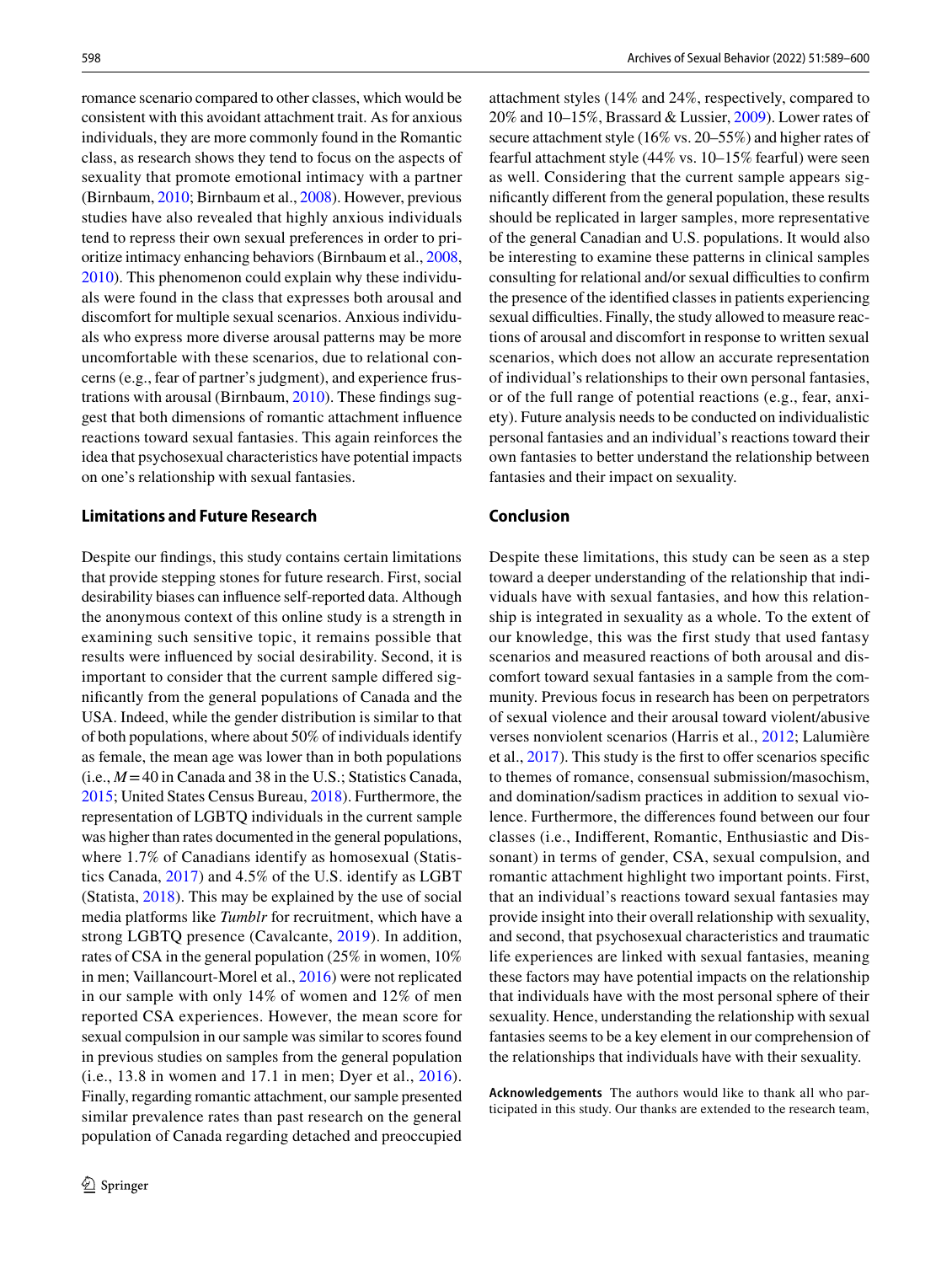collaborating researchers, coordinators, and all research assistants involved. Special thanks to Michael Fusco, M.A., and Laurence Dion, M.A.

**Authors Contribution** Cloé Canivet, M.A.: Was the leading author for this project and was in charge regarding project conceptualization, literature review, data Collection, analyses & writing. Roxanne Bolduc, M.A.: Was the main collaborator on this project and assisted with project conceptualization ad well as analyses & writing. Natacha Godbout, Ph.D.: Had the role of project supervisor and guided the other authors regarding project conceptualization, data collection and analyses and writing.

**Funding** No funding was received for this project.

**Data Availability** Data are not publicly available due to confdentiality reasons in accordance with ethics approval given by the ethics board from the participating university. Interested investigators may submit inquiries to the corresponding author (N.G.).

#### **Declarations**

**Conflict of interest** The authors declare that they have no confict of interest.

# **Appendix**

### **Romance Vignette**

Skyler gently stroked Jesse's face, as they gazed into the depths of each other's eyes. Skyler's thumb ran slowly over Jesse's quivering lips, preparing them for the passionate kiss that was going to follow. Jesse's arms were wrapped around Skyler's shoulders, delighted by the soft warmth of Skyler's skin. Jesse reveled in the tender comfort of holding Skyler close. Skyler's lips left Jesse's, and started tracing kisses down Jesse's neck, to naked and swollen nipples. Skyler's tongue was teasing them. Jesse sighed in pleasure. Skyler's hands explored further down Jesse's waist, buttocks and entire body, caressing every inch, slowly, lightly…

# **Submission/Masochism Vignette**

Avery tensed while Sam tightened the rope around Avery's wrists. Avery quivered with anticipation. Sam leaned over with a piece of cloth in hand, whispering frmly "look at me". Avery obeyed, excited at the thought of getting blindfolded. Sam tied the cloth around Avery's eyes. A rush of adrenalin cursed through Avery's body as excitement rose, waiting, unable to see or move, defenseless. Avery felt Sam moving closer, Sam's hands ran along Avery's body. A sharp pain startled Avery as Sam pinched both nipples. Avery moaned in response to the stinging sensations as Sam pinched harder.

### **Domination/Sadism Vignette**

Drew smiled wickedly at the sight of Jamie kneeling on the foor. Jamie was staring at Drew's feet. "Are you sure you want to do this?" asked Drew. Jamie nodded. Drew feeling increasingly excited, tugged on the leash around Jamie's neck, pulling towards the bed. "Now climb up!" Drew ordered sharply, smiling as Jamie executed the command. Drew moved behind Jamie, stroking the slave's buttocks, taking a moment to drink in the sight of Jamie waiting obediently… Then Drew struck, hard with the back of the hand. Jamie jerked forward but was held in place by Drew tugging back on the leash. Drew struck again, excited by the sound of Jamie's soft groans.

### **Sexual Violence Vignette**

Chris shoved Taylor forcefully as Taylor tried to walk away, trapped between Chris and the wall. Panic-stricken, Taylor screamed "Let go of me Chris!", while trying to escape Chris's grasp. Chris took a moment to watch Taylor's frantic movements, excited by Taylor's resistance. "Stop struggling!" Chris fnally yelled, holding Taylor's hands back. "Stop struggling or I'll really hurt you!", Chris slapped Taylor across the face, hard. Taylor stopped moving reluctantly. Chris took the opportunity and grabbed Taylor's waist, holding it still with one hand. The other hand started roughly groping Taylor's body.

# **References**

- <span id="page-10-4"></span>Aaron, M. (2012). The pathways of problematic sexual behavior: A literature review of factors afecting adult sexual behavior in survivors of childhood sexual abuse. *Sexual Addiction & Compulsivity, 19*(3), 199–218.
- <span id="page-10-3"></span>Akaike, H. (1987). Factor analysis and AIC. In E. Parzen, K. Tanabe, & G. Kitagawa (Eds.), *Selected papers of hirotugu akaike* (pp. 371–386). Springer.
- <span id="page-10-0"></span>Birnbaum, G. E. (2007). Beyond the borders of reality: Attachment orientations and sexual fantasies. *Personal Relationships, 14*(2), 321–342.
- <span id="page-10-1"></span>Birnbaum, G. E. (2010). Bound to interact: The divergent goals and complex interplay of attachment and sex within romantic relationships. *Journal of Social and Personal Relationships, 27*(2), 245–252.
- <span id="page-10-5"></span>Birnbaum, G. E., Svitelman, N., Bar-Shalom, A., & Porat, O. (2008). The thin line between reality and imagination: Attachment orientations and the efects of relationship threats on sexual fantasies. *Personality and Social Psychology Bulletin, 34*(9), 1185–1199.
- <span id="page-10-2"></span>Brassard, A., Péloquin, K., Lussier, Y., Sabourin, S., Lafontaine, M. F., & Shaver, P. R. (2012). *Romantic attachment in the clinical and*